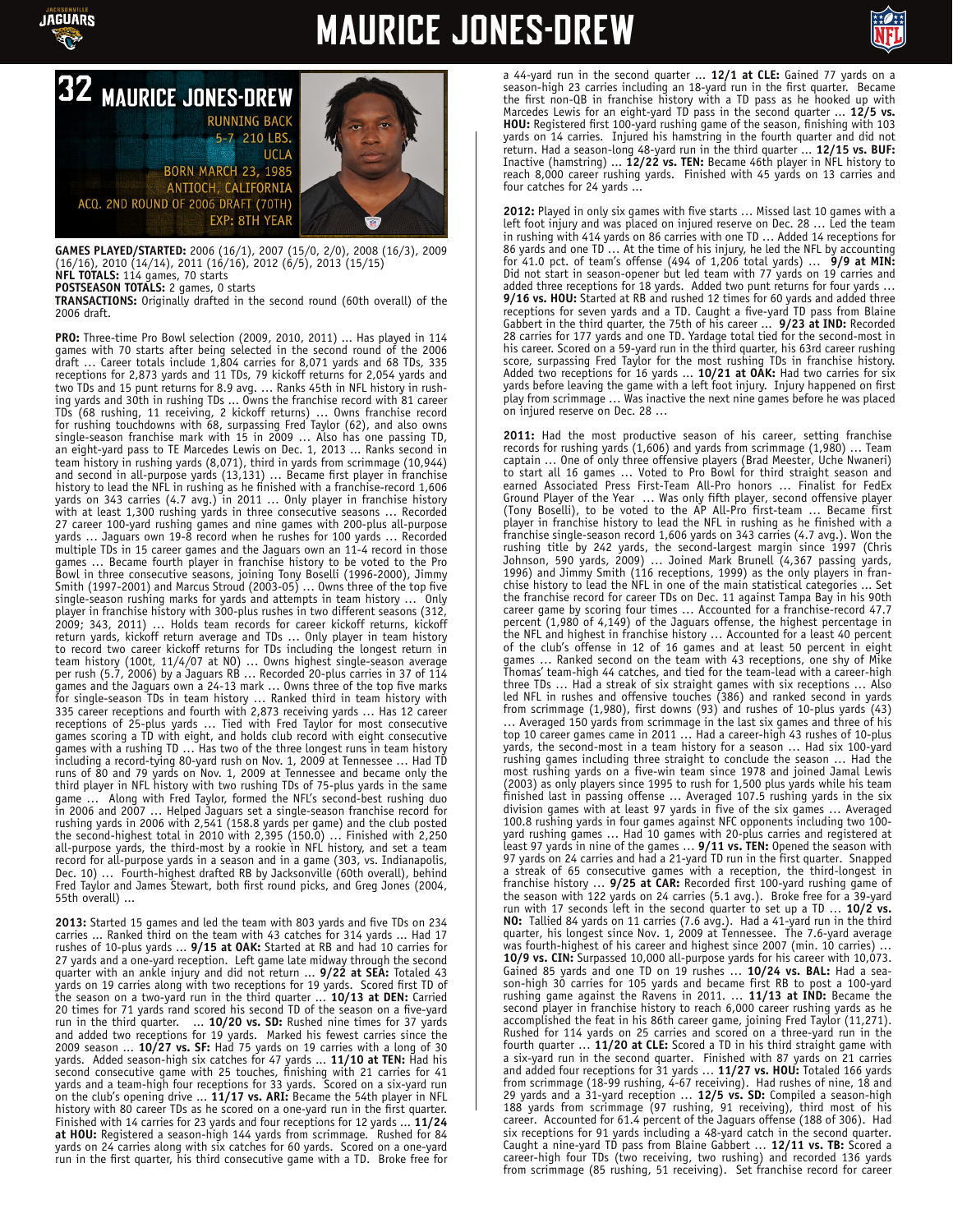

…

# **MAURICE JONES-DREW**



TDs with 73 and eclipsed 11,000 career all-purpose yards. His two receiving TDs were a career-high and surpassed Taylor (8) for most receiving TDs by a RB in franchise history with 10. Was only player in NFL in 2011 with four TDs in a game and he became only the second player in NFL history with a rushing and receiving TD in two different quarters (Dub Jones, Cleveland, 1951) … **12/15 at ATL:** Gained 112 yards on 17 carries (6.6 avg.). Surpassed 1,300 rushing yards for the season with 1,334 and become the only player in team history with 1,300 rushing yards in three straight seasons … **1/1 at IND:** Secured the NFL rushing title with a season-high 169 yards on 25 carries (6.8 avg.). Became first Jaguar to lead league in rushing and established a single-season franchise record with 1,606 rushing yards ...

**2010:** Voted as starter for Pro Bowl … Led team with 1,324 yards on 299 carries with five TDs, the third consecutive season he led team in rushing … Ranked fourth on team with 34 receptions for 317 yards and two TDs … Started all 14 games played and missed the final two games with a knee injury, his first career games missed due to injury, and snapped a streak of 33 consecutive starts … Registered a career-high seven 100-yard rushing games including a streak of six straight, the longest streak of his career and the second-longest in franchise history … The seven 100-yard rushing games tied for third-most in NFL while the six straight games was the longest streak in the NFL in 2010 … Ranked fourth in the AFC, fifth in the NFL, in rushing yards … Ranked sixth in the AFC, seventh in the NFL, in yards from scrimmage (1,641) … Produced his top two career games for yards from scrimmage including a career-high 220 on **11/21 vs. CLE** … Tied for fifth in NFL with 34 rushes of 10-plus yards … Became 10th player in team history to be voted to Pro Bowl as a starter and first since 2006 … Named NFL Alumni Running Back of the Year and to The Sporting News All-Pro Team … Ranked fourth in the NFL with 86 first downs made including 75 via the rush … According to STATS PASS, he ranked second in NFL with 716 of his 1,324 rushing yards after contact … Had nine games with 20-plus carries and topped 100 rushing yards in seven of the games … Topped 100-yard mark in three of five division games … Ranked eighth in the NFL with 333 offensive touches (299 rushes, 34 receptions) including 20-plus touches in 12 of 14 games … Finished second among AFC RBs in Pro Bowl fan voting … **9/12 vs. DEN:** Opened season with 98 rushing yards on 23 carries. Surpassed 4,000 yards rushing and 8,000 career all-purpose yards … **10/3 vs. IND:** Carried the ball 26 times for 105 yards and scored his 50th career rushing TD in his 67th game, tied for the 13th-fastest in NFL history to 50 rushing TDs. … **10/24 at KC:** Led team with a season-high five receptions for 74 yards including an 18-yard TD catch in the second quarter and a 29-yard reception. Added 47 yards on 16 carries … **10/31 at DAL:** Produced 135 yards on 27 carries with two rushes of 20-plus yards. Added two receptions for 13 yards. With 148 yards from scrimmage, he moved into third place in team history for career yards from scrimmage … **11/14 vs. HOU:** Was 24-100 rushing with two TDs. Scored his 60th career TD in his 72nd career game, the fastest in franchise history … **11/21 vs. CLE:** Finished with a career-high 220 yards from scrimmage (133 rushing, 87 receiving) and recorded his career-best third consecutive 100-yard rushing game. Had 220 of the club's 371 net yards. Scored the game-winning TD on a one-yard run with 1:20 remaining. The score was set up with a 75-yard reception on a screen pass, the longest reception of his career and fifth-longest in team history. Threw his first career INT on first pass in the second quarter. Added a 14-yard TD reception late in the fourth quarter. Named FedEx Ground NFL Player of the Week for his performance. … **11/28 at NYG:** Topped the 100-yard rushing mark for the fourth consecutive game with 113 yards on 21 carries … **12/5 at TEN:** Registered a career-high 186 rushing yards on a season-high 31 carries (6.0 avg.) along with a season-long 37-yard rush. The 186 yards were third-most in team history, most by a Jaguar since 2003, and second-most in the NFL in 2010. Surpassed 5,000 career rushing yards and 7,000 career yards from scrimmage. Voted as FedEx Ground NFL Player of the Week … **12/12 vs. OAK:** Surpassed 100-plus yards for the sixth consecutive game with 101 yards on 23 carries. The six straight games marked the second-longest streak in team<br>history. Scored on a 30-yard run in the fourth quarter. Combined with Scored on a 30-yard run in the fourth quarter. Combined with Rashad Jennings (109) to mark only third time in franchise history two players have had 100-plus rushing yards in the same game. Offense rushed for 200-plus yards in a franchise-record third straight game … **12/18 at IND:** Snapped his consecutive streak of 100-yard rushing games at six, finishing with 46 yards on the ground … Was inactive (knee) on **12/26 vs. WAS** and **1/2 at HOU** … Marked first missed games for injury in his career

**2009:** Started a career-high 16 games in his first season as the lead RB and produced career-high numbers … Was named to the Pro Bowl for the first time and was selected by his teammates as the Walter Payton Man of the Year for his work in the community … Led the team in rushing for the second consecutive season with 1,391 yards on 312 carries with 15 TDs, the thirdmost rushing yards in franchise history … Ranked second on the team with 53 receptions for 374 yards and one TD … Added two punt returns for 19 yards (9.5) and four kickoff returns for 102 yards (25.5) … Led team in rushing yards, yards from scrimmage (1,765) and TDs (16) … Ranked third in the AFC, fourth in the NFL, in rushing yards and yards from scrimmage … His 1,765 yards from scrimmage were the second-most in franchise history Became first player in franchise history to finish in the top three in the AFC in rushing yards … Set franchise single-season record for rushing TDs (15), the most in the AFC and second-highest in NFL … Finished with 16 total TDs which ranked tied for first in AFC and second in the NFL … Was one of only 12 players to have three TDs in a game and joined Randy Moss (NE),

Ricky Williams (MIA) and Chris Johnson (TEN) as the only players to do it twice … Had at least one TD in 10 games and was one TD away from tying Franchise single-season record ... Joined Fred Taylor (7 seasons) as the only<br>RBs in franchise history with a 1,000-yard rushing season ... Finished with RBs in franchise history with a 1,000-yard rushing season … Finished with five 100-yard rushing games, tied for the fifth-most in the NFL … Tied for NFL-lead with three TD runs of 60-plus yards and had two of six longest runs in NFL … Ranked tied for second in NFL with five TDs of 10-plus yards and three of 50-plus yards … Ranked third in NFL with 365 offensive touches, the second-most in team history for a season (Taylor, 393, 2003) … Ranked fifth in the NFL with 312 rushes and joined Taylor (345, 2003) as the only players in franchise history with 300-plus carries in a season … Picked up 68 rushing first downs, the third-most in team history … **9/13 at IND:** Registered team-high 123 yards from scrimmage, finishing with 91 yards on 21 carries and added five receptions for 26 yards … **9/27 at HOU:** Rushed for 119 yards on 23 carries with three TDs including a 61-yard run in the second quarter. Was named FedEx Ground Player of the Week and AFC Offensive Player of the Week … **10/18 vs. STL:** Established a career-high with 33 carries for 133 yards and finished with three TDs, the second time in a four-game span he had three TDs. The 38 touches were a career-high and tied for the third-most in the NFL in 2009. Surpassed James Stewart for second in franchise history in career rushing yards. Set a season-high with 178 yards from scrimmage … **11/1 at TEN:** Amassed 177 yards on only eight carries with TD runs of 80 and 79 yards, two of the three longest runs in franchise history. His 22.1 average per rush set a franchise-record and was the best in the NFL the last 50 seasons (min. 8 carries) while the 80-yard run tied a franchise record (Taylor, 12/9/07 vs. Car.). The 177 yards were the fifth-most in team history and the most since 2003. He didn't get his first carry until midway through the second quarter and took it 80 yards for a score and opened the second half with a 79-yard TD run. Became only third player in NFL history with two rushing TDs of 75-plus yards in the same game, joining Barry Sanders (10/12/97) and Frank Gore (9/20/09). Reached 50 career TDs in his 54th game, the fastest in franchise history to accomplish the feat … **11/15 at NYJ:** Recorded fourth 100-yard rushing game of the season, finishing with 123 yards and one TD on 24 carries … **11/22 vs. BUF:** Recorded a TD in fifth straight game … **11/29 at SF:** Returned to Bay Area for first time as a pro and totaled 75 yards on 15 carries and led team with five receptions for 35 yards. Joined Taylor as the only players in franchise history to eclipse 1,000-yard rushing mark … **12/13 vs. MIA:** Scored his 14th TD of the season and tied Fred Taylor for single-season franchise mark … **12/17 vs. IND:** Set the franchise single-season record for TDs with his 15th on a three-yard run in the second quarter. Registered 110 yards on 27 carries and five receptions for 30 yards … **12/27 at NE:** Recorded 141 all-purpose yards (63 rushing, 35 receiving, 43 kickoff returns) …

**2008:** Played in all 16 games with three starts … Led team in rushing with 197 carries for 824 yards and 12 TDs and ranked second with a career-high 62 receptions for 565 yards and two TDs … Added 13 kickoff returns for 281 yards (21.6) and seven punt returns for 69 yards (9.9) … Led team in total TDs (14), yards from scrimmage (1,389) and all-purpose yards (1,739) … Led all NFL RBs in receiving yards and ranked second in receptions …Had most receptions by a Jaguars RB in team history … Selected to USA Today All-Joe Team, which goes to players and coaches who have overachieved and are often overlooked … Finished with nine receptions for 113 yards on **12/23 vs. MIN** and became the first RB in team history to record a 100-yard receiving game … **9/21 at IND:** Led a rushing attack along with Fred Taylor that produced 236 yards on 48 carries and saw both players rush for over 100 yards. Finished with 19 carries for 107 yards (5.6) and one TD and four receptions for 59 yards with a long of 26. Scored on a six-yard run and finished with 191 all-purpose yards … **10/5 vs. PIT:** Tied for team-lead with six receptions for 23 yards and rushed five times for seven yards with a oneyard TD run. Surpassed 100 career receptions and 1,000 career receiving yards, the only player in team history to have over 1,000 yards in three categories (rushing, receiving and returns) … **10/12 at DEN:** Earned FedEx Ground Player of the Week honors after rushing for 125 yards on 22 carries and two TDs. Scored on a 46-yard scamper, the longest of the season for the Jaguars ... 11/9 at DET: Led team with a career-high three rushing TDs on 11 carries for 70 yards. Became fifth player in team history with three rushing TDs in one game and tied franchise-record for TDs in a first half (3, James Stewart, 10/12/97 vs. PHI) … **11/23 vs. MIN:** Became first running back in team history to record a 100-yard receiving game, finishing with career-high nine receptions for 113 yards. Added four rushing yards on three carries, four kickoff returns for 107 yards (26.8) and one punt return for nine yards for 233 all-purpose yards. Was one of only four NFL RBs with nine or more receptions in a game and one of seven RBs with 100-plus receiving yards in a game …**12/14 vs. GB:** Made first start of season and produced two TDs. Had 12 rushes for 48 yards and four receptions for 22 yards. Scored the game-winning TD on a two-yard run with  $1:56$  remaining in the fourth quar-

**2007:** Played in 15 games and both postseason games … Tied for team-lead with 10 total TDs (9 rush., 1 ret.) and ranked seventh in the NFL with teamhigh 2,104 all-purpose yards … Ranked second on team in rushing with 768 yards on a career-high 167 carries for nine TDs and third in receptions with 40 for 407 yards (10.2 avg.) … Led team with a career-high 31 kickoff returns for 811 yards (26.2) with one TD, a 100-yard return at New Orleans … Had three scoring plays of 50-plus yards … Led Jaguars in the postseason with seven receptions for 92 yards, 140 yards from scrimmage and 297 all-purpose yards … **9/23 at DEN:** Registered 144 all-purpose yards, rushing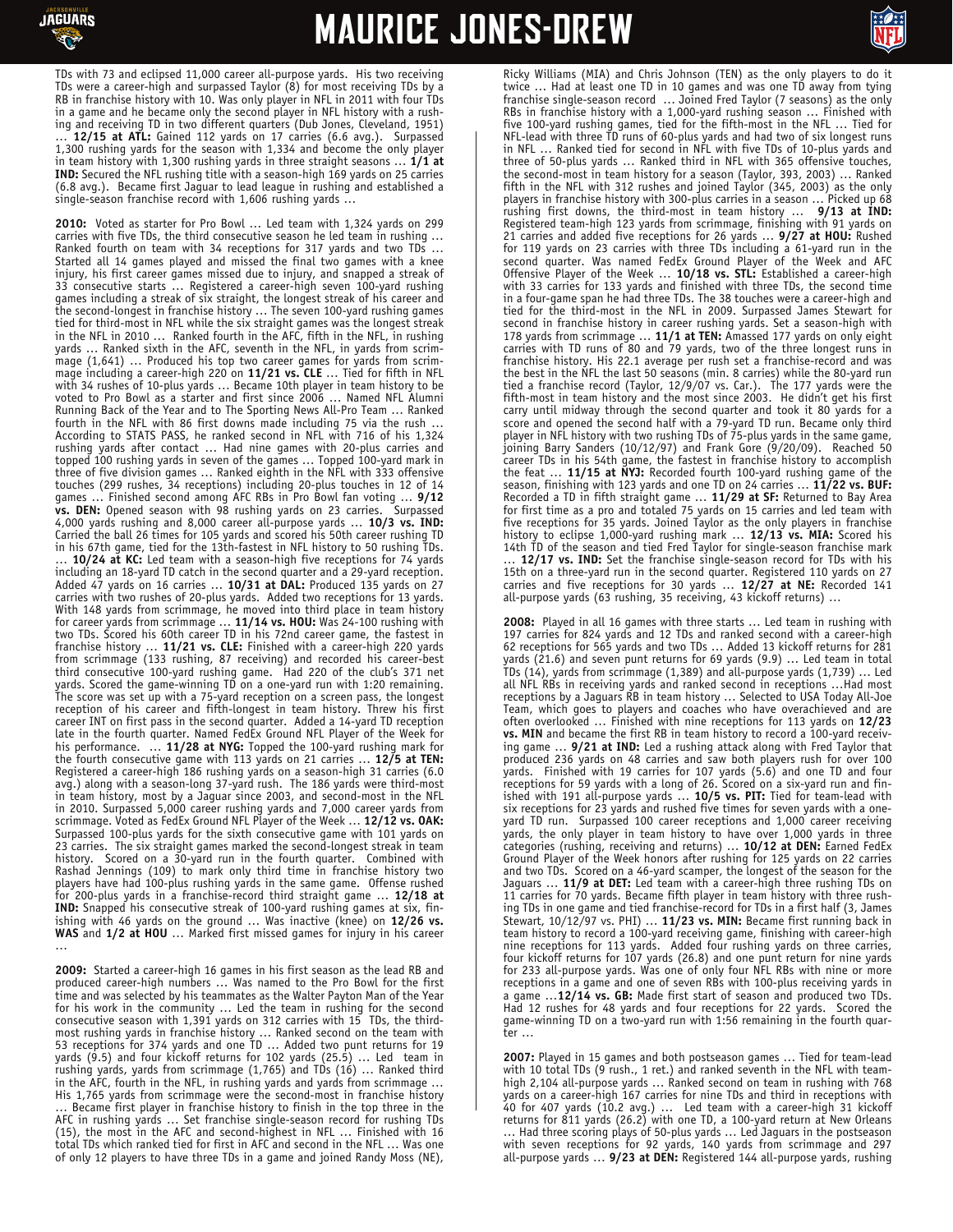



15 times for 37 yards, two passes for 18 yards and three KORs for 89 yards (29.7 avg.) with a long of 42 yards … **10/14 vs. HOU:** Recorded 260 all-purpose yards, the second-most of his career and third-most in team history. Rushed 12 times for 125 yards and scored on seven-yard and 57-yard runs in the fourth quarter. Had four receptions for team-leading 59 yards and returned four kickoffs for 76 yards … **10/22 vs. IND:** Led team with 13 carries for 52 yards with one TD and had three receptions for 17 yards. Returned four kickoffs for 133 yards (33.3 avg.). Marked fourth consecutive game with 140-plus all-purpose yards … **11/4 at NO:** Returned kickoff 100 yards for a TD, the longest return in team history. Became only player in team history to record two career kickoff returns for TDs … **11/11 at TEN:** Posted second 100-yard rushing game of the season with 19 carries for 101 yards with an eight-yard TD run. Returned two kickoffs and two punts and finished with 186 all-purpose yards … **12/30 at HOU:** Was inactive as healthy deactivation in season finale … **1/5 at PIT:** Registered 168 all-purpose yards in first career postseason game and became only the third player in team history to record two TDs in a playoff game. Finished with eight carries for 29 yards with 10-yard TD and caught a 43-yard TD pass from David Garrard in the second quarter. Returned first quarter kickoff a franchise postseason record 96 yards to the Steelers' one-yard line which led to a Jaguars TD. The 96-yard return was the seventh-longest in NFL postseason history and longest since 2001 … **1/12 at NE:** Rushed six times for 19 yards and had team-high six receptions for 49 yards in AFC Divisional Playoff game. Returned five kickoffs for 61 yards ...

**2006:** Played in all 16 games as a rookie with one start … Finished with team-record 2,250 all-purpose yards and led team with 16 total TDs … Ranked second on the team in rushing with 166 carries for 941 yards with a team-high 13 rushing TDs and also ranked second with 46 receptions (team rookie record) for 436 yards and two TDs … Finished with 31 kickoff returns for 860 yards (27.7 avg.) and one TD … Ranked third in the NFL with a 27.7 kickoff return average, the highest single-season mark in team history ... Registered three 100-yard rushing games and joined Fred Taylor (1998, six) as the only rookies in team history to rush for 100-plus yards … Scored a TD in eight consecutive games, tying Taylor (8, 1998) for most in team history, and registered at least one score in 12 of the last 14 games … Ranked second in team history with 16 TDs (Taylor, 17, 1998) in a season and was also second to Taylor (14) for most rushing TDs as a rookie with 13 … Tied for NFL-lead with six TDs of 10-plus yards and tied for third with three TDs of 20-plus yards … Ranked third in the NFL in all-purpose yards, trailing only Steven Jackson of St. Louis (2,334) and NFL MVP LaDainian Tomlinson of San Diego (2,323) … Ranked 8th in the AFC and 15th in the NFL with 1,377 yards from scrimmage … Along with Taylor (231-1,146, 5 TDs), formed the NFL's second-best rushing duo and best in team history with 2,087 rushing yards …**9/24 at IND:** Recorded first career 100-yard rushing game with 103 yards on 13 carries. Returned four kickoffs for 109 yards and finished with 244 all-purpose yards … **10/1 at WAS:** Scored on a 51-yard TD pass from Bryon Leftwich, the longest completion of the season for the Jaguars … **12/10 vs. IND:** Set a team-record for all-purpose yards in a game with 303, finishing with 15 rushes for a career-high 161 yards and two TDs, one reception for 15 yards, two kickoffs for 109 yards and one TD and one punt return for 13 yards. The 303 all-purpose yards ranked fourth in NFL history by a rookie and were the most since Tim Brown had 306 on 11/28/98 for Oakland. Had a 93-yard kickoff return, the third-longest in team history. Named AFC Special Teams Player of the Week and was presented the NFL Player of the Day Golden Peacock Award by NBC following the game … **12/24 vs. NE:** Made first career start and led team with 19 carries for 131 yards and two TDs along with six receptions for 41 yards. Scored on a 74-yard run, then the second-longest TD run in team history … **12/31 at KC:** Led team with 12 rushes for 46 yards and one TD in season-finale, surpassing former Baltimore Colt Curtis Dickey (1980) for the NFL rookie record with a rushing TD in his eighth consecutive game.

**COLLEGE:** Started 22 of 36 games in three seasons and finished with 2,503 rushing yards on 481 carries along with 26 TDs … Recorded 64 career receptions for 819 yards and seven TDs … Left school following junior season and was only the fifth player in school history to lead the team in rushing in all three seasons … Also served as a punt and kickoff returner where he set the school record with 4,688 all-purpose yards … As a junior, was consensus All-America selection as all-purpose back and All-Pac 10 first-team selection as punt returner ... Started all 12 games and led the team in rushing with 914 yards and 13 TDs on 186 carries … Set NCAA single-season record with a 28.5 average on 15 punt returns and compiled a school single-season record 427 yards and three TDs on punt returns … Named second-team All-Pac 10 with 91.5 rushing yards per game … Scored 12 TDs (eight rushing, three receiving and one on a punt return) … Rushed for 1,007 yards on 160 attempts with eight TDs as a sophomore ... Saw action in all 13 games as a true freshman … Named first-team All-Pac 10 as a kick returner by The Sporting News … Led team in rushing with 582 yards on 125 attempts with five TDs, becoming the first true freshman to lead the Bruins in rushing since DeShaun Foster in 1998 … Majored in history.

**PERSONAL:** Married (Ashley), with two sons, Maurice III and Madden, and daughter, Alayah … Lives in Jacksonville, Fla. … Attended De La Salle (Concord, Calif.) High … Lettered three times in football … Parade, Prep Star and Super Prep All-America selection who was also a member of the Super Prep Elite 50 team, in addition to earning that publication's FarWest Offensive Player of the Year honors … Earned Tacoma News Tribune Western

100, first-team All-State and State Running Back of the Year … Member of team that extended the school's winning streak to 138 games … Gained 1,457 yards rushing, averaging 11.9 yards per attempt, and had 26 total TDs in 12 games as a senior … Four-year member of the track team as a sprinter … Has worn a Superman t-shirt underneath his jersey since he was 10-years old playing Pop Warner football in Pinole, Calif. … Established the Maurice Jones-Drew Foundation in 2009 to help youth-focused organizations … Purchased more than 100 sets of Reebok shoes, gloves and compression shirts

for members of the Andrew Jackson High School varsity football team in 2009 … Partnered with Winn-Dixie and Dairy Farmers Inc. for a special back-toschool event for more than 200 area children the last four years where each child received a backpack full of school supplies. Children from the Police Athletic League, Sulzbacher Center, Jacksonville Children's Commission and the St. Augustine Homeless Coalition were the recipients of the backpacks … The foundation hosted a special holiday event for 70 local children in December 2009 from the Sulzbacher Center's aftercare program at Toys "R" Us. The foundation purchased \$100 gift cards for each child … Represented the Jaguars in the United Way's PLAY 60 campaign and NFL-LIVE UNITED initiative in 2009 … Joined NFL commissioner Roger Goodell in January of 2010 in New York City to announce a special campaign, Fuel Up to Play 60, between the NFL, the U.S. Department of Agriculture (USDA) and the National Dairy Council to fight and defeat childhood obesity … Selected to speak at Newsweek Magazine's Executive Forum: Childhood Obesity, "Challenges and Ways to Promote Health and Wellness in America's Communities" at the National Press Club in Washington, D.C. in March of 2010 … Teamed up with Activision Publishing and Pro vs. GI Joe in an online video game showdown in December of 2009 with military troops stationed across the world from the Touchdown Club at EverBank Field … Featured in commercials and billboards for Winn-Dixie Stores, Inc. … Served as celebrity waiter at Morton's Steakhouse for annual charity event that raises money for Wolfson and Shands Hospitals … Took home the Madden Bowl 2010 title at the annual event during Super Bowl week … Featured guest at sixth annual Guardian Catholic Schools 2010 Golf Classic. The event raised money for scholarships and operational funding for students who attend St. Pius and Holy Rosary Catholic Schools … Hosted a football camp for youth the last six years in Jacksonville and hosted second-annual youth camp in Antioch, Calif. in spring of 2008 … Represented Jaguars for the NFL/JCPenney Take a Player to School Program, visiting second-grade class at Hyde Park Elementary ... Participated in the 2008 Shop with a Jock event at Wal-Mart with more than 50 children from Bridge of Northeast Florida and MaliVai Washington Kids Foundation ... Served as spokesperson for the Jacksonville Commitment, a program that provides college scholarships to local colleges and universities . Took part in a photo shoot with his dog, Philip, to raise money for the Humane Society … Taped PSA for Florida/Georgia Blood Alliance to promote annual blood drive ... Represented Jaguars during Super Bowl XLI in South Florida for annual Taste of the NFL hunger-relief fundraiser … Supports and attends team sponsored events like Operation Blessing, Food Drive Kick-off, Jaguars annual golf tournament, Jaguars Taste of the NFL dinner and the Jacksonville Jaguars Foundation Playbooks reading initiative where he was featured on the cover in 2007 … Attended the 2009 NFL Broadcast Boot Camp at NFL Films … Hosted a fantasy football show on "Sirius XM Fantasy Sports Radio" each week during the last three seasons … Twitter handle is @Jones\_Drew32 … Full name: Maurice Christopher Jones-Drew.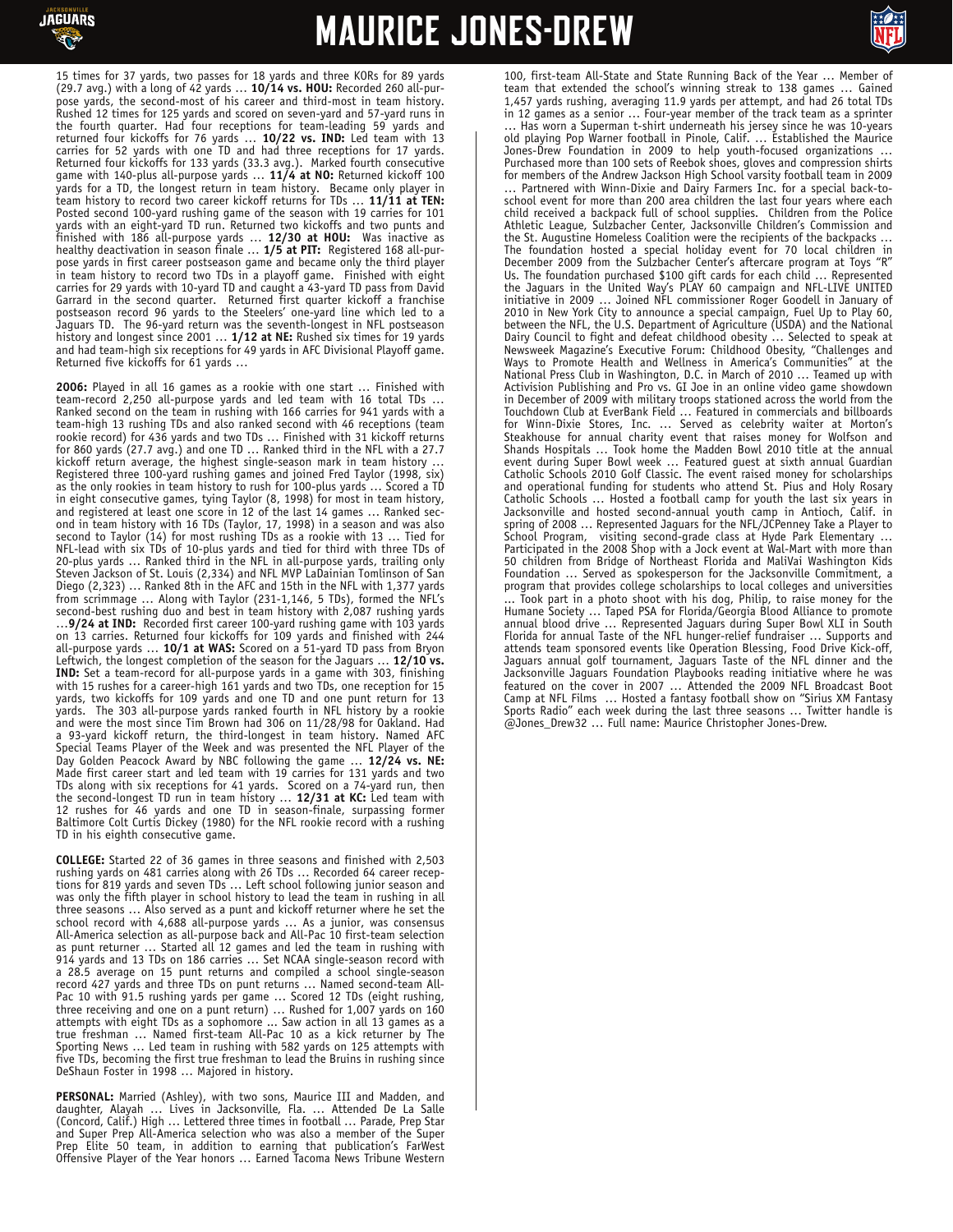



### **MAURICE JONES-DREW REGULAR SEASON STATISTICS**

| <b>RUSHING</b>   |                     | GP/GS  | NO     | <b>YDS</b> | <b>AVG</b> | LG     | TD             |
|------------------|---------------------|--------|--------|------------|------------|--------|----------------|
| 2006             | Jacksonville        | 16/1   | 166    | 941        | 5.7        | $*74t$ | $*13$          |
| 2007             | Jacksonville        | 15/0   | 167    | 768        | 4.6        | 57t    | *9             |
| 2008             | Jacksonville        | 16/3   | $*197$ | *824       | 4.2        | 46t    | $*12$          |
| 2009             | Jacksonville        | 16/16  | $*312$ | $*1,391$   | 4.5        | $*80t$ | @15            |
| 2010             | Jacksonville        | 14/14  | *299   | $*1,324$   | 4.4        | 37     | #5             |
| 2011             | Jacksonville        | 16/16  | $*343$ | $*1.606$   | 4.7        | $*56$  | *8             |
| 2012             | Jacksonville        | 6/5    | 86     | $*414$     | 4.8        | 59t    | 1              |
| 2013             | Jacksonville        | 15/15  | 234    | 803        | 3.4        | 48     | 5              |
|                  | NFL totals: 8 years | 114/70 | 1,804  | 8,071      | 4.5        | 80t    | 68             |
| <b>RECEIVING</b> |                     | GP/GS  | N0     | YDS.       | <b>AVG</b> | LG     | TD             |
| 2006             | Jacksonville        | 16/1   | 46     | 436        | 9.5        | $*51t$ | 2              |
| 2007             | Jacksonville        | 15/0   | 40     | 407        | 10.2       | 43     | 0              |
| 2008             | Jacksonville        | 16/3   | 62     | 565        | 9.1        | 26     | $\overline{c}$ |
| 2009             | Jacksonville        | 16/16  | 53     | 374        | 7.1        | 19     | $\mathbf{1}$   |
| 2010             | Jacksonville        | 14/14  | 34     | 317        | 9.3        | $*75$  |                |
| 2011             | Jacksonville        | 16/16  | 43     | 374        | 8.7        | 48     | $\frac{2}{3}$  |
| 2012             | Jacksonville        | 5/4    | 14     | 86         | 6.1        | 13     | $\overline{1}$ |
| 2013             | Jacksonville        | 15/15  | 43     | 314        | 7.3        | 17     | 0              |
|                  | NFL totals: 8 years | 114/70 | 335    | 2,873      | 8.6        | 75     | 11             |

#### **POSTSEASON STATISTICS**

|  | RUSHING GP/GS NO YDS AVG LG TD<br>2007 Jacksonville 2/0 14 48 3.4 10t 1   |  |              |  |                        |  |
|--|---------------------------------------------------------------------------|--|--------------|--|------------------------|--|
|  | RECEIVING GP/GS NO YDS AVG LG TD<br>2007 Jacksonville 2/0 7 92 13.1 43t 1 |  |              |  |                        |  |
|  |                                                                           |  | PUNT RETURNS |  | <b>KICKOFF RETURNS</b> |  |

| <b>RETURNS</b>                  |  | NO FC YDSAVGLG TD |  |  | NO YDS AVG LG TD                         |  |
|---------------------------------|--|-------------------|--|--|------------------------------------------|--|
| 2007 Jacksonville 0 0 0 0 0 0 0 |  |                   |  |  | $6\quad 157\quad 26.2\ \omega 96\quad 0$ |  |

**\* Team Leader @ Team Record**

|                |                            |     |    | <b>PUNT RETURNS</b> |            |          | <b>KICKOFF RETURNS</b> |             |        |         |          |    |  |
|----------------|----------------------------|-----|----|---------------------|------------|----------|------------------------|-------------|--------|---------|----------|----|--|
| <b>RETURNS</b> |                            | N0  | FC | YDS                 | <b>AVG</b> | LG       | TD                     | NO.         | YDS    | AVG     | LG       | TD |  |
| 2006           | Jacksonville               |     | 0  | 13                  | 13.0       | 13       | 0                      | $*31$       | $*860$ | @27.7   | $*93t$   |    |  |
| 2007           | Jacksonville 3             |     | 0  | 28                  | 9.3        | 17       |                        | $*31$       | $*811$ | $*26.2$ | @100t    |    |  |
| 2008           | Jacksonville               |     |    | 69                  | 9.9        | 15       |                        | 13          | 281    | 21.6    | 33       | 0  |  |
| 2009           | Jacksonville 2             |     | 0  | 19                  | 9.5        | 12       | 0                      | 4           | 102    | $*25.5$ | 30       |    |  |
| 2010           | Jacksonville 0             |     | 0  | 0                   | 0.0        | $\Omega$ | 0                      | 0           | 0      | 0.0     | 0        | 0  |  |
| 2011           | Jacksonville               | - 0 | 0  | 0                   | 0.0        | $\Omega$ | 0                      | 0           | 0      | 0.0     | $\Omega$ | 0  |  |
| 2012           | Jacksonville               | 2   | 0  |                     | 2.0        |          |                        |             |        | 0.0     |          |    |  |
|                | <b>NFL totals: 8 years</b> | 15  |    | 133                 | 8.9        | 17       |                        | @79         | @2.054 | @26.0   | @100t    | @2 |  |
|                |                            |     |    | *<br>Team Leader    |            |          | ω                      | Team Record |        |         |          |    |  |

**ADDITIONAL STATISTICS:** One pass attempt intercepted 11/21/10 vs. Cleveland, one TD pass 12/1/13 at Cleveland

#### **JONES-DREW'S SINGLE-GAME CAREER HIGHS JONES-DREW VS. OPPONENTS**

**RUSHING ATTEMPTS:** 33 (10/18/09 vs. St. Louis)<br>**RUSHING YARDS:** 186 (12/15/10 at Tennesse **RUSHING YARDS:** 186 (12/15/10 at Tennessee)<br> **LONGEST RUSH:** 80t (11/1/09 at Tennessee) **LONGEST RUSH:** 80t (11/1/09 at Tennessee)<br>**RUSHING TOUCHDOWNS:** 3 (3 times, last 10/18/09 vs **LONGEST RUSHING TOUCHDOWN:** 80t (11/1/09 at Tennessee)<br>**RECEPTIONS:** 9 (11/23/08 vs. Minnesota) **RECEPTIONS:** 9 (11/23/08 vs. Minnesota)<br>**RECEIVING YARDS:** 113 (11/23/08 vs. Minneso **RECEIVING YARDS:** 113 (11/23/08 vs. Minnesota)<br>**LONGEST RECEPTION:** 75 (11/23/10 vs. Cleveland) **RECEIVING TOUCHDOWNS:**<br>ALL-PURPOSE YARDS:

**RUSHING TOUCHDOWNS:** 3 (3 times, last 10/18/09 vs. St. Louis) 75 (11/21/10 vs. Cleveland)<br>2 (12/11/11 vs. Tampa Bay) **ALL-PURPOSE YARDS:** 303 (12/10/06 vs. Indianapolis)<br>**COMBINED YARDS:** 220 (11/21/10 vs. Cleveland) **COMBINED YARDS:** 220 (11/21/10 vs. Cleveland)

#### **MJD'S 100-YARD RUSHING GAMES**

| <b>DATE</b> | <b>OPPONENT</b>    | NO | <b>YDS</b> | AVG  | LG  | TD                      |
|-------------|--------------------|----|------------|------|-----|-------------------------|
| 09/24/06    | at Indianapolis    | 13 | 103        | 7.9  | 26  | 0                       |
| 12/10/06    | vs. Indianapolis   | 15 | 166        | 11.1 | 48t | 2                       |
| 12/24/06    | vs. New England    | 19 | 131        | 6.9  | 74t | 2                       |
| 10/14/07    | vs. Houston        | 12 | 125        | 10.4 | 57t | $\overline{c}$          |
| 11/11/07    | at Tennessee       | 19 | 101        | 5.3  | 30  | $\mathbf{1}$            |
| 09/21/08    | at Indianapolis    | 19 | 107        | 5.6  | 18  | $\overline{1}$          |
| 10/12/08    | at Denver          | 22 | 125        | 5.7  | 46t | $\overline{\mathbf{c}}$ |
| 09/27/09    | at Houston         | 23 | 119        | 5.2  | 61t | 3                       |
| 10/18/09    | vs. St. Louis      | 33 | 133        | 4.0  | 26  | 3                       |
| 11/01/09    | at Tennessee       | 8  | 177        | 22.1 | 80t | $\overline{c}$          |
| 11/15/09    | at New York Jets   | 24 | 123        | 5.1  | 33t | $\overline{1}$          |
| 12/17/09    | vs. Indianapolis   | 27 | 110        | 4.1  | 14  | $\mathbf{1}$            |
| 10/03/10    | vs. Indianapolis   | 26 | 105        | 4.0  | 14  | $\mathbf{1}$            |
| 10/31/10    | at Dallas          | 27 | 135        | 5.0  | 24  | 0                       |
| 11/14/10    | vs. Houston        | 24 | 100        | 4.2  | 15  | 2                       |
| 11/21/10    | vs. Cleveland      | 23 | 133        | 5.8  | 22  | $\overline{1}$          |
| 11/28/10    | at New York Giants | 21 | 113        | 5.4  | 23  | 0                       |
| 12/05/10    | at Tennessee       | 31 | 186        | 6.0  | 37  | 0                       |
| 12/12/10    | vs. Oakland        | 23 | 101        | 4.4  | 30t | $\overline{1}$          |
| 09/25/11    | at Carolina        | 24 | 122        | 5.1  | 39  | 0                       |
| 10/24/11    | vs. Baltimore      | 30 | 105        | 3.5  | 12  | 0                       |
| 11/13/11    | at Indianapolis    | 25 | 114        | 4.6  | 15  | $\overline{1}$          |
| 12/15/11    | at Atlanta         | 17 | 112        | 6.6  | 43  | 0                       |
| 12/24/11    | at Tennessee       | 24 | 103        | 4.3  | 21  | 1                       |
| 01/01/12    | vs. Indianapolis   | 25 | 169        | 6.8  | 56  | 0                       |
| 09/23/12    | at Indianapolis    | 28 | 177        | 6.3  | 59t | 1                       |
| 12/05/13    | vs. Houston        | 14 | 103        | 7.4  | 48  | 0                       |

#### **RUSHING 100-YARD RECEIVING OPPONENT GAMES ATT YDS AVG LG TDGAMES NO YDS AVG LG TD** Arizona 2 27 89 3.3 36 1 0 8 29 3.6 7 0 Atlanta 2 28 143 5.1 43 0 1 2 11 6.5 10 0 Baltimore 2 53 183 3.5 23 0 1 3 9 3.0 10 0 Buffalo 5 69 255 3.7 24 4 0 16 115 7.2 28 0 Carolina 2 35 146 4.2 39 0 1 5 66 13.2 24 0 Chicago 2 24 111 4.6 27 0 0 8 50 6.3 19 1 Cincinnati 3 42 156 3.7 25 2 0 7 71 10.1 16 0 Cleveland 5 95 408 4.3 30 2 1 13 147 11.3 75 0 Dallas 2 29 143 4.9 24 0 1 2 13 6.5 10 0 Denver 4 80 331 4.1 46t 3 1 9 59 6.5 12 0 Detroit 1 11 70 6.4 16 3 0 2 21 10.5 15 0 Green Bay 1 12 48 4.0 15 1 0 4 22 5.5 14 1<br>Houston 13 189 931 4.9 61t 11 4 43 434 10.1 31 1 Houston 13 189 931 4.9 61t 11 4 43 434 10.1 31 1 11 Indianapolis 15 284 1,451 5.1 59t 10 8 46 391 8.5 26 3<br>
12 Xansas City 5 81 317 3.9 21 3 0 15 157 10.5 29 1<br>
13 Miami 2 23 105 4.6 32 2 0 2 24 12.0 17 0 Kansas City 5 81 317 3.9 21 3 0 15 157 10.5 29 1 Miami 2 23 105 4.6 32 2 0 2 24 12.0 17 0 Minnesota 2 22 81 3.7 11 0 0 12 131 10.9 24 0 New England 2 37 194 5.2 74t 2 1 9 76 8.4 17 0 New Orleans 2 16 112 7.0 41 0 0 3 34 11.3 22 0 New York Giants 2 30 158 5.3 23 1 1 6 25 4.2 9 0 New York Jets 3 55 270 4.9 33t 3 1 5 41 8.2 19 0 Oakland 4 45 178 2.5 30t 2 1 10 116 11.6 43 0 Philadelphia 2 43 165 3.8 17 0 0 5 21 4.2 10 0 Pittsburgh 4 41 176 4.3 20 1 0 15 67 4.5 10 0 San Diego 4 53 198 3.7 17 1 0 10 131 13.1 48 0 San Francisco 2 34 150 4.4 30 0 0 11 82 7.5 17 0 Seattle 2 31 77 2.5 18 1 0 7 42 6.0 11 0 St. Louis 2 50 203 4.0 26 3 1 7 61 9.0 16 0 Tampa Bay 2 37 133 3.6 21 2 0 8 65 8.1 17 2 Tennessee 14 225 1,086 4.8 80t 10 4 39 308 7.9<br>Washington 1 3 3 1.0 2 0 0 3 53 17.7 Washington 1 3 3 1.0 2 0 0 3 53 17.7 51t 1<br>TOTALS 114 1,804 8,071 4.5 80t 68 27 335 2,873 8.6 75 11 **1,804 8,071**